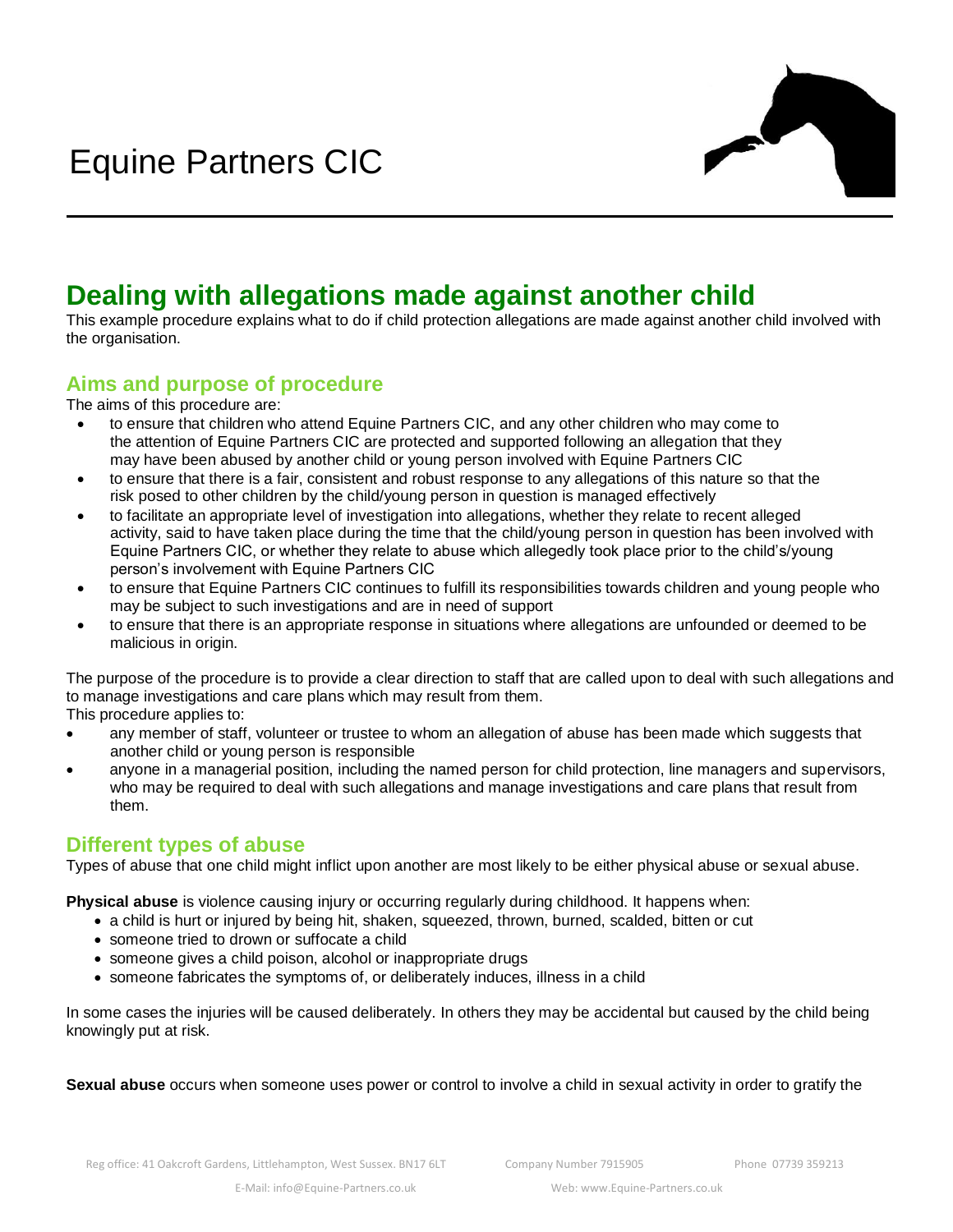abuser's own sexual, emotional or financial needs or desires. It may include:

- Forcing or enticing a child to take part in sexual activities, whether or not the child is aware of what is happening
- Encouraging children to behave in sexually inappropriate ways
- Showing children pornographic material or involving them in the production of such material
- Involving children in watching other people's sexual activity or in inappropriate discussions about sexual matters.

**Emotional abuse** is persistent or severe emotional ill-treatment of a child that is likely to cause serious harm to his/her development. It may include:

- Persistently denying the child love and affection
- Regularly making the child feel frightened by shouts, threats or any other means
- Hurting another person or a pet in order to distress a child
- Being so over-protective towards the child that he/she is unable to develop or lead a normal life
- Exploiting or corrupting a child eg by involving him/her in illegal behaviour
- Conveying to the child the message that he/she is worthless, unlovable, inadequate, or only valuable insofar as they

meet the needs of another person. This may or may not include racist, homophobic or other forms of abuse.

**Neglect** involves persistently failing to meet a child's physical, psychological or emotional needs. It may include:

• Failing to ensure that a child's basic needs for food, shelter, clothing, health care, hygiene and education are met • Failing to provide appropriate supervision to keep a child out of danger. This could include lack of supervision of particular activities or leaving a child alone in the house.

## **Ways that allegations might be made against another child/young person involved with Equine Partners CIC**

- A child or parent/carer might make a direct allegation against another child or young person.
- A child or parent/carer might express discomfort with the behaviour of another child or young person that falls short of a specific allegation.
- Another child, member of staff or volunteer may directly observe behaviour from one child/young person towards another that gives cause for concern.
- The group/organisation may be informed by a parent or by the police or another statutory authority that a child or young person is the subject of an investigation.
- A child or young person may volunteer information to the organisation that he/she has harmed another child or is at risk of doing so, or has committed an offence against or related to a child.

# **Child protection or bullying?**

When faced with a situation of one child or young person behaving inappropriately towards another, a decision needs to be made about whether the problem behaviour constitutes bullying or a child protection concern.

This is a decision that needs to be reached by the named person for child protection, in consultation with the staff member responsible for the child, the staff member's manager/supervisor and, if necessary, the local authority children's social care department.

If the conclusion is that the behaviour is an example of bullying, and if both children attend the group/organisation, it needs to be dealt with under the anti-bullying policy and procedure.

If it is behaviour that could be described as child abuse and has led to the victim possibly suffering significant harm, then it must be dealt with under child protection procedures. This should include all incidents of sexual assault and all but the most minor incidents of physical assault.

This checklist can be used to help inform the decision:

#### **Bullying**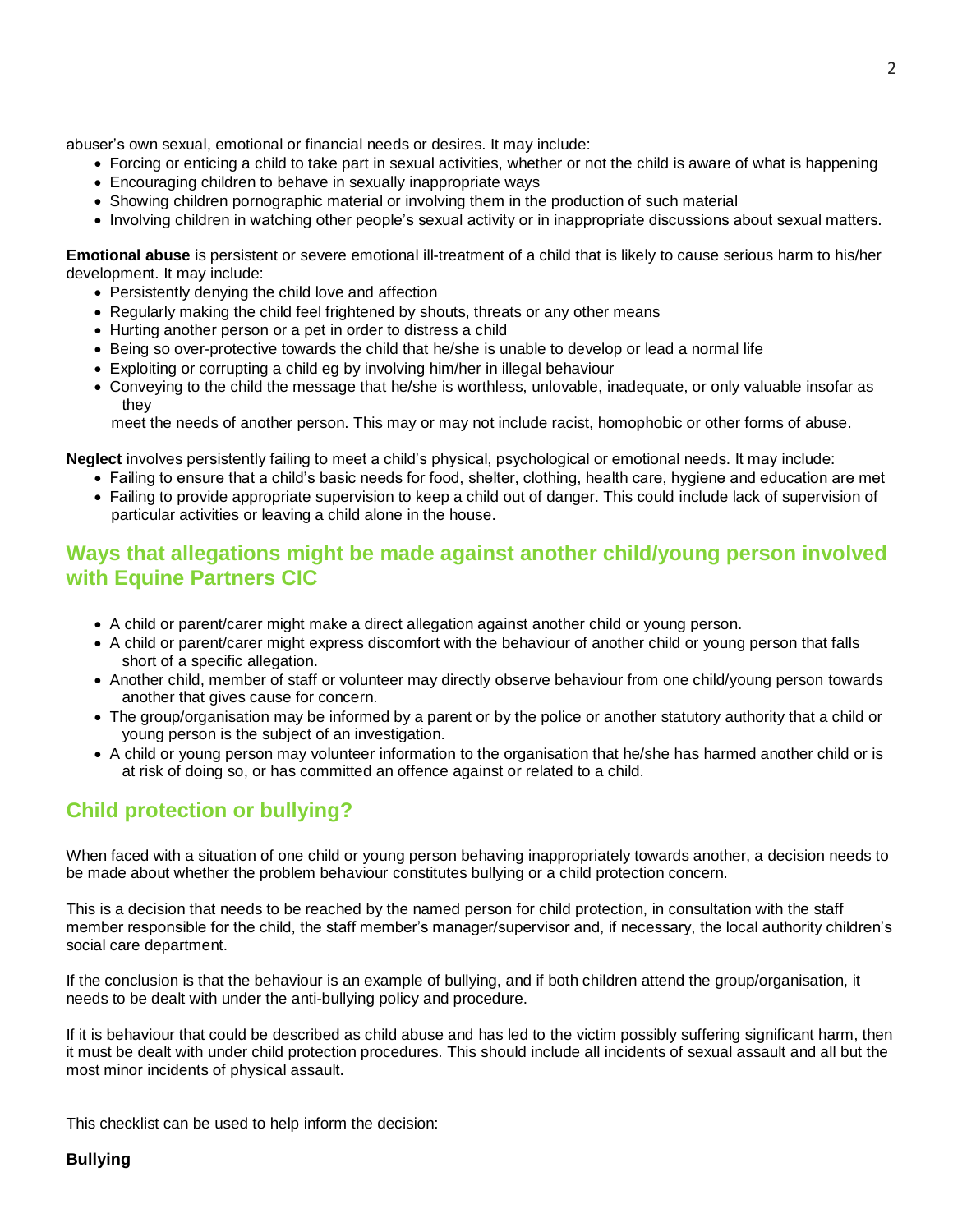- The difference of power between the bully and the person being bullied is relatively small.
- The bullying behaviour may be from a number of children/young people acting in a group rather than from one child acting alone.
- It may also, but not necessarily, be directed towards a group of other children rather than an individual child.
- The behaviour involves teasing or making fun of someone, excluding a child from games and conversations, pressurising other children not to be friends with someone, spreading hurtful rumours or circulating inappropriate photographs/images/drawings, cyberbullying, shouting at or verbally abusing someone, stealing someone's possessions, making threats, or harassment on the basis of race, gender, sexuality or disability.
- The behaviour has not previously been a concern and the bully or bullies may have been responding to group pressure.
- The behaviour is perceived as bullying by the victim.

Please note: physical or sexual assault, or forcing someone to do something embarrassing, harmful or dangerous is also included in the list of bullying behaviours in this toolbox, but are the most likely to constitute a child protection concern if the victim suffers significant harm as a result of the behaviour.

#### **Child protection concerns**

- The difference of power between the child who is abusing and the person being abused is significant eg there is an age difference of more than two years, there is a significant difference in terms of size or level of ability, the abuser holds a position of power (such as being a helper, volunteer or informal leader) or the victim is significantly more vulnerable than the other child or young person.
- The behaviour involves sexual assault or physical assault (other than the most minor physical assault).
- The child who is the victim of the behaviour may have suffered significant harm.
- The behaviour may not necessarily be perceived by the victim as abusive, particularly if it is sexual in nature.
- The behaviour is not a one-off incident and is part of a pattern of concerning behaviour on the part of the child or young person who is abusing.
- The behaviour, if sexual, is not part of normal experimentation that takes place between children and young people.

### **Sexual abuse or normal experimentation?**

All children and young people develop an interest in their own sexuality from a young age, and seek to learn about sex from their peers. It is important not to label normal, healthy behaviour as deviant or abusive. It is equally important not to allow sexually abusive behaviour perpetrated by one child or young person towards another to go unchecked, as this is harmful both for the victim and the perpetrator.

There are ways of assessing whether sexual behaviour between children and young people is abusive or not. Indicators of abusive behaviour include:

- there is a significant difference in age, dominance or understanding between the children/young people
- the behaviour was accompanied by the use of threats or bribes the behaviour was carried out in secret.

For the purposes of this procedure however, it is enough to say that if there is any question that the behaviour could be abusive, the matter should be discussed with the local authority children's social care department or with the NSPCC Helpline (0808 800 5000).

This can initially take place without the names of the children or young people being disclosed, although such information will have to be provided if the view of the children's social care department or the NSPCC is that the behaviour may constitute significant harm and that an investigation is needed.

### **What to do if you have child protection concerns**

**Is the child who has been allegedly abused, or the child who has allegedly perpetrated the abuse, in immediate danger or does either of them need emergency medical attention?**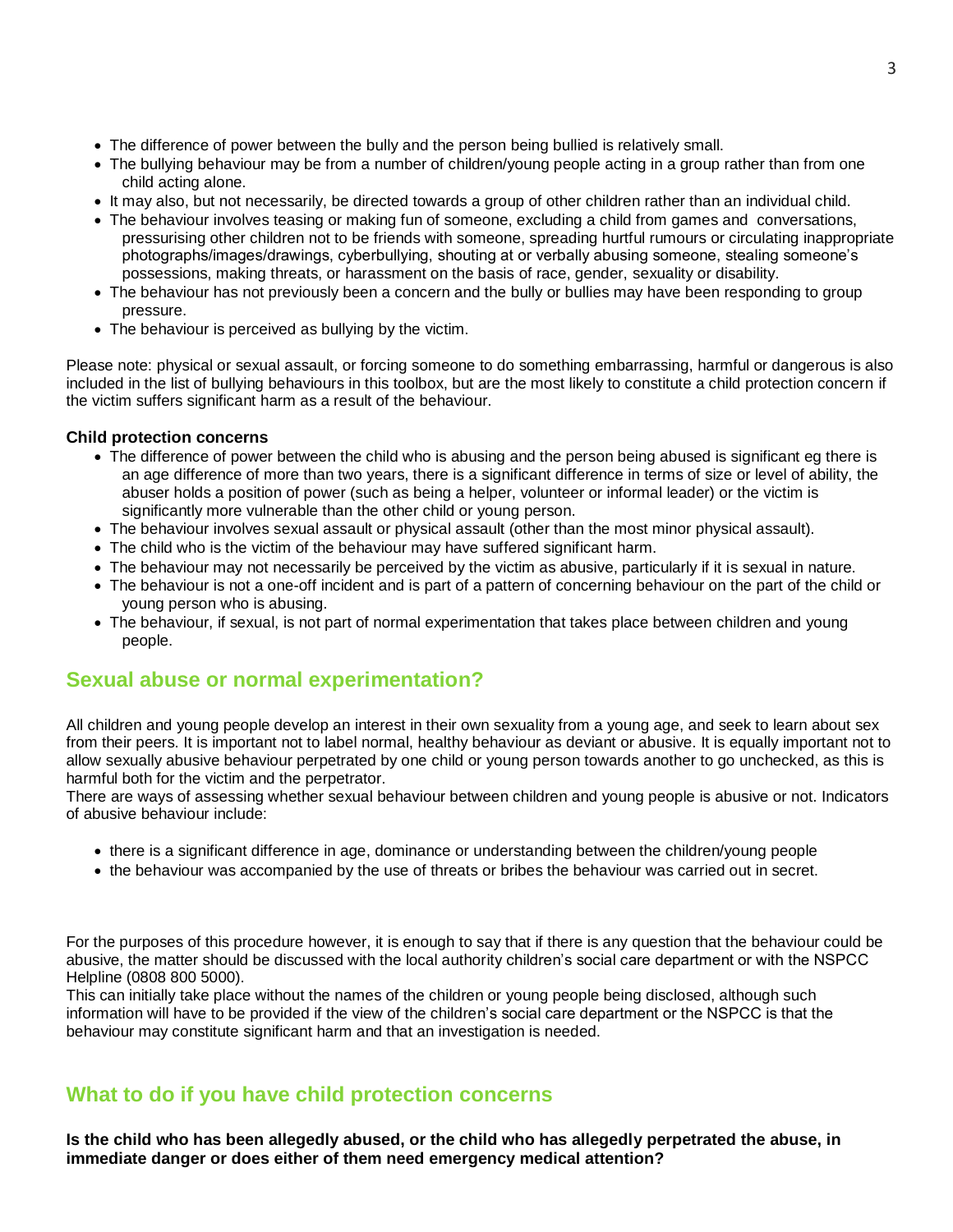- If either child is in immediate danger and is with you, remain with him/her and call the police if you are unable to remove the danger yourself.
- If the child is elsewhere, contact the police and explain the situation to them.
- If a child needs emergency medical attention, call an ambulance and, while you are waiting for it to arrive, get help from your first aider.
- If the first aider is not available, use any first aid knowledge that you may have yourself to help the child.
- You also need to contact your supervisor/manager or named person for child protection to let them know what is happening.

A decision will need to be made about when and who should inform the families of both the child who has been abused and the child who has allegedly perpetrated the abuse, as well as the local authority children's social care department. If the child who is the alleged victim is not known to (name of group/organisation), it is not our role to inform the child's family. Even if the child who is the alleged victim is known, the police and/or the health services, should be part of the decision making process if they have been contacted.

The paramount consideration should always be the welfare of the children and young people involved. Issues that will need to be taken into account are:

- the children's wishes and feelings
- the parents'' right to know (unless this would place the child who has allegedly perpetrated the abuse in danger, or would interfere with a criminal investigation)
- the impact of telling or not telling the parents
- the current assessment of the risk to the child who has been abused and the source of that risk
- the current assessment of any risk to the child who has allegedly perpetrated the abuse and the source of that risk
- any risk management plans that currently exist for either child.

#### **Once any immediate danger or emergency medical need has been dealt with, the procedure set out below should be followed:**

1.The member of staff who has been informed of the allegation or who has the concern, should make notes of what he/she has been told or of his/her direct concerns using the reporting form, and should discuss these with his/her supervisor/manager within 24 hours. The named person for child protection should also be involved in the discussion. 2.If both children/young people are known to Equine Partners CIC and if their families do not already know about the allegation or concern, the member of staff, manager or named person should discuss it with them unless:

- the view is that someone (for example the child who has allegedly perpetrated the abuse) may be put in danger by the family being informed Informing the family might interfere with a criminal investigation.
- If any of these circumstances apply, discussions with the families should only take place after this has been agreed with the local authority children's social care department.

3.If only the child who is alleged to have harmed another child is known to Equine Partners CIC, then, subject to the considerations set out in above, discussions with only this child's family should take place.

4.The child who is the subject of the allegation should also be informed of what has been said about him/her. However, if the view is that children's social care or the police should be involved, the child should only be informed after discussion and agreement with these agencies. These agencies may have views about what information should be disclosed to the child/young person at this stage.

5. If there is still uncertainty about whether the allegation or concern constitutes a child protection issue, the named person (or supervisor/manager if named person not available) should discuss with children's social care department or with the NSPCC Helpline without disclosing the identity of either child/family.

6 If, having discussed the situation fully and taken advice if necessary, the manager/supervisor and the named person concludes that the alleged behaviour does not constitute a child protection issue, then consideration should be given to whether the anti-bullying policy and procedure should be used (if both children are known to the organisation) and whether either or both children should be referred for other services.

7. If the view is that the behaviour does indeed amount to a child protection issue, the named person should refer both children to the local authority children's social care department and confirm the referral in writing within 24 hours.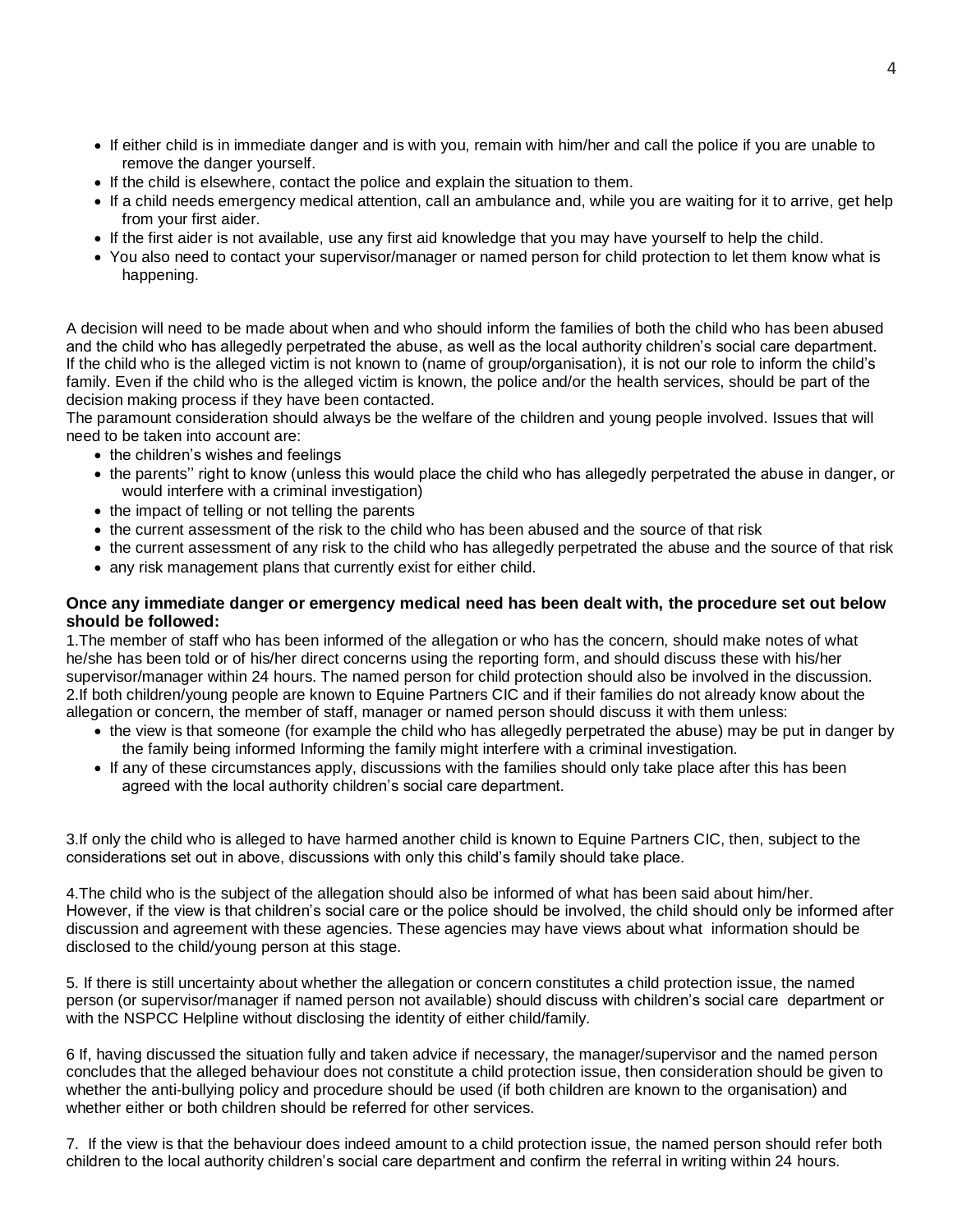8.Pending the outcome of the referral to the children's social care department and the possible investigation or assessment that may follow from this, any risk that may be posed to other children by the child who has allegedly harmed another child will need to be carefully managed. This should be done on an inter-agency basis in accordance with procedures developed by the local safeguarding children board for children who display harmful behaviour towards others.

9.The named person should enquire of the children's social care department whether these procedures are being used and, if so, should ask to be involved in or at least kept informed of inter-agency decisions made in accordance with these procedures.

10. If the procedures are not being used but Equine Partners CIC remains concerned that the child/young person could pose a risk to other children, then the named person and the manager should consider whether the child/young person can continue to be involved with Equine Partners CIC and, if so, on what basis. This is a situation that needs to be kept under regular review as the investigation and assessment conducted by the statutory agencies is carried out and reaches a conclusion. It may also need to be reviewed regularly following the conclusion of the assessment process, as the child or young person may be receiving support that should, with time, reduce the level of risk he/she presents.

11. If the allegation is found to be without substance or fabricated, Equine Partners CIC will consider referring the child who was said to have been harmed to the children's social care department for them to assess whether he/she is in need of services (for example, the child may have been abused by someone else).

12. If it is felt that there has been malicious intent behind the allegation, Equine Partners CIC will discuss with the police whether there are grounds to pursue any action against the person responsible.

#### **What should I say to a child who says that he/she or another child is being abused by another child/young person?**

- Reassure the child that he/she has done the right thing by telling someone about it.
- Tell him/her that you now have to do what you can to keep him/her (or the child who is the subject of the allegation) safe.
- Let the child know what you are going to do next and who else needs to know about it.
- Let the child tell his/her whole story. **Don't try to investigate or quiz the child,** but make sure that you are clear as to what he/she is saying.
- If possible, explain to the child's parent/carer what has happened. Do this first without the child there, and then summarise it again in front of the child so that it is an open subject between parent/carer and child. This may enable them to talk about it together more easily.
- Check out what the child would like to happen as a result of what he/she has said, but don't make or infer promises you can't keep.
- Give the child the ChildLine phone number (0800 1111).
- Make sure that the parent/carer has support too.

#### **What should I say to a child/young person who says that he/she has abused another child?**

- Reassure the child that he/she has done the right thing by telling someone about it.
- Tell him/her that you now have to do what you can to keep him/her and the child who has been abused safe.
- Let the child know what you are going to do next and who else needs to know about it.
- Let the child tell his/her whole story. **Don't try to investigate or quiz the child**, but make sure that you are clear as to what he/she is saying.
- If there is no risk to the child from the child's parent/carer, then explain to the parent/carer what has happened. Do this firstly without the child there, and then summarise it again in front of the child so that it is an open subject between parent/carer and child. This may enable them to talk about it together more easily.
- Check out what the child expects to happen as a result of what he/she has said. Offer reassurance where appropriate but don't make or infer promises you can't keep.
- Reassure the child that, with help, the problem can be sorted out and that what has happened does not make him/her an abuser for life.